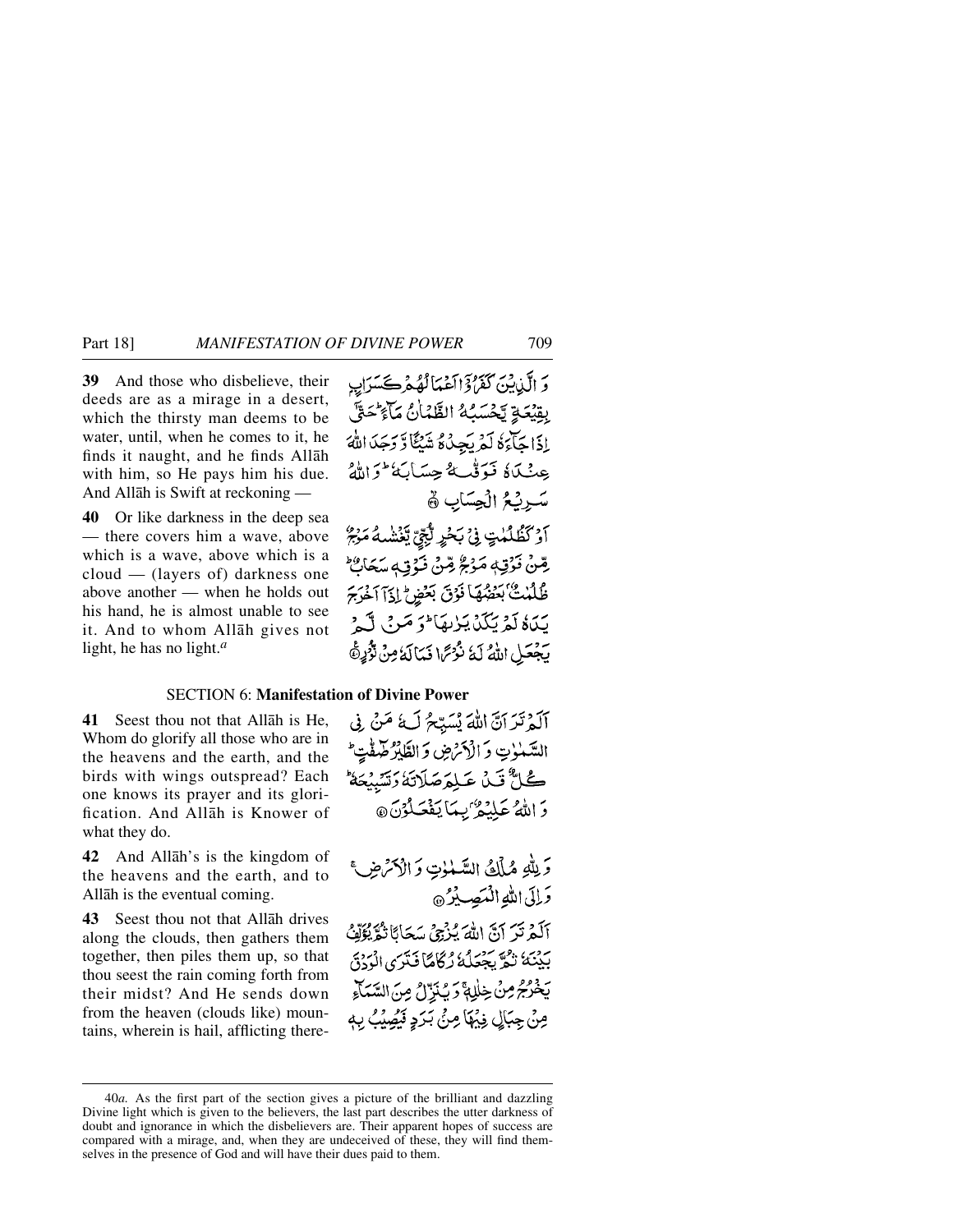with whom He pleases and turning it away from whom He pleases. The flash of His lightning almost takes away the sight.

**44** Allåh causes the night and the day to succeed one another. Surely there is a lesson in this for those who have sight.

**45** And Allåh has created every animal of water.*<sup>a</sup>* So of them is that which crawls upon its belly, and of them is that which walks upon two feet, and of them is that which walks upon four.*<sup>b</sup>* Allåh creates what He pleases. Surely Allåh is Possessor of power over all things.

**46** We have indeed revealed clear messages. And Allåh guides whom He pleases to the right way.

**47** And they say: We believe in Allåh and in the Messenger and we obey; then a party of them turn away after this, and they are not believers.

**48** And when they are invited to Allåh and His Messenger that he may judge between them, lo! a party of them turn aside.

**49** And if the right is on their side, they hasten to him in submission.

مَنْ يَتَنَاءُ وَ يَصْرِئْ عَنْ مَنْ قِنِ يَتَبَاءُ يَكَادُ سَنَا بَرُقِهِ يَـٰذُهَبُ بِالْآيَضَارِةُ

يُقَلِّبُ اللَّهُ الَّيْلَ وَ النَّهَا لِنَّ إِنَّ فِي ذٰلِكَ لَعِبْرَةَ لِلْأُولِ الْأَبْصَائِنَ

دَاللَّهُ خَلَقَ كُلَّ دَاتَةٍ مِّينَ مَّيَاءً ۚ فَيِمْهُمْ مِّنْ يِّمْشِيْءَ عَلَىٰ بَطْنِهِ ۚ رَمِيْهُمْ ۚ قَدْمْ يَتَمَنْيُنِي عَلَى بِجُلَيْنَ ۚ دَ مِنْهُمْ مَّنْ يَسْنِثْهِيَ عَلَى آمْ بَعِ ۖ يَخْلُوْبُ اللَّهُ مَا بَيِّنَاءُ ۖ اِنَّ اللَّهَ عَلَى كُلِّ شَيْءٍ قَسْدِيْرٌ @ لَقِينَ آنزَلْنَآ الَّيْتِ مُّهَبِيّنْتِ وَاللَّهُ يَهْدِئُ مَنْ تَشَاءُ إِلَىٰ صِرَاطٍ مُّسْتَقِيْهِمِ @ ويقولون امتابالله وبالدَّسُول وأطعنا ثَّكْرٌ يَتَوَلَّىٰ فَبِرِيْةٍ ۗ مِّنْهُمْ مِّنْ بِكَيْبِ ذٰلِكَ رَمَآ أُولِّيْكَ بِالْمُؤْمِنِيْنَ ۞ وَ إِذَا دُعْوًا إِلَى اللَّهِ وَرَسُوْلِهِ لِيَصْكُمَ بِينَهُمْ إِذَا فَرِيْنٌ مِّنْهُمْ مُّعْرِضُوْنَ ۞ دَ إِنَّ قَاكِمٌ لَّهُمُ الْحَقُّ بِٱنْتَزَا الِّيْهِ مُـٰٓدُعِنِيْنَ ﴾

<sup>45</sup>*a.* Here only animals are spoken of as having been created from water, but elsewhere we are told that all life, whether animal or plant, has been created from water (21:30); see 21:30*b*.

<sup>45</sup>*b.* The various kinds of animal life are here divided into three classes: (1) The creeping things, the lowest and the first form in the development of animal life. (2) Those walking upon two legs, such as birds, the second form of the development of animal life. Man, though walking on two legs, is not included in them, because human life is the highest form of the development of animal life, and it is generally mentioned as quite distinct from all animal life. (3) Those which walk on four legs, and to this class belong most of the mammals.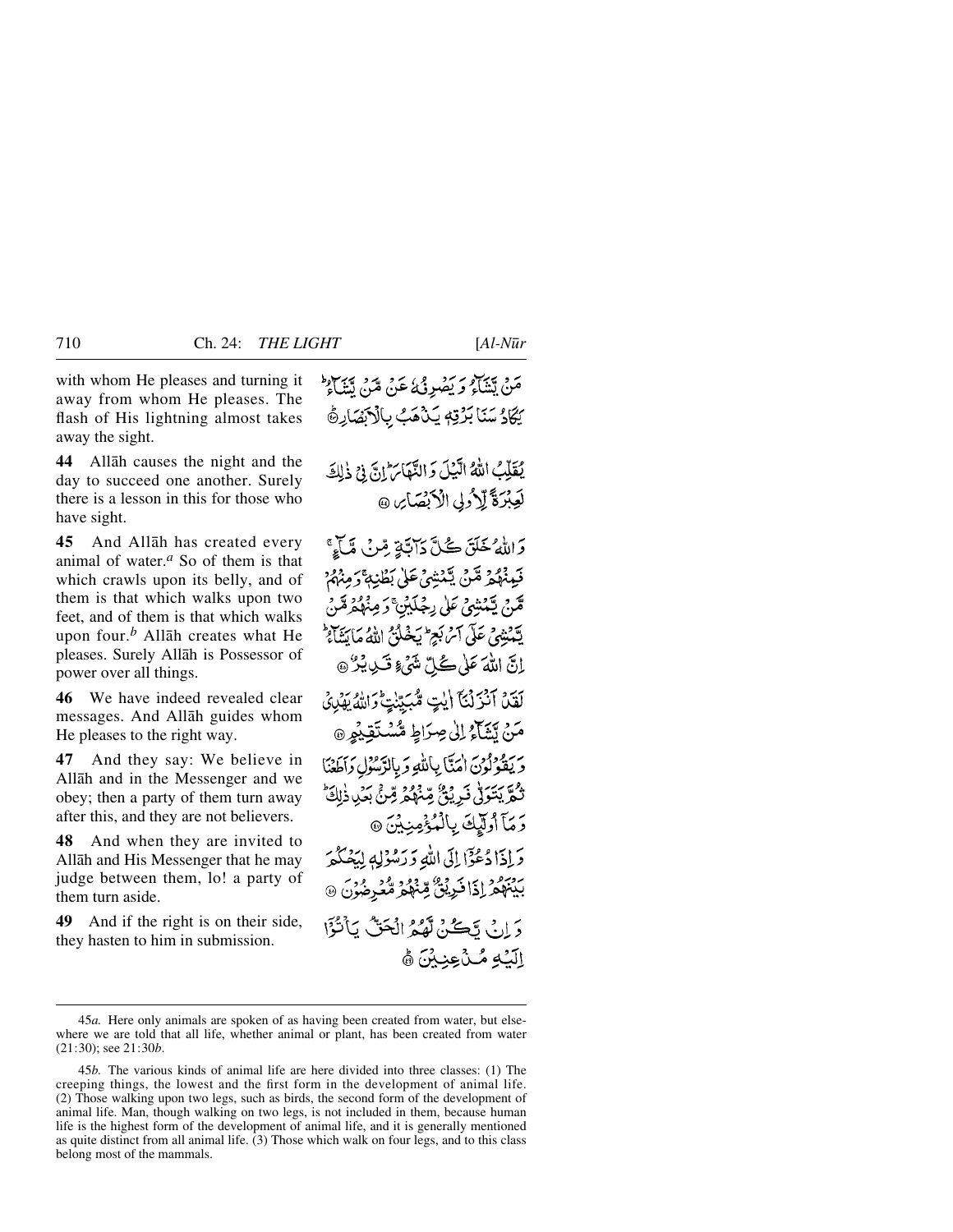**50** Is there in their hearts a disease, or are they in doubt, or fear they that Allåh and His Messenger will deal with them unjustly? Nay! they themselves are the wrongdoers.

آفِيْ قُلْوُبِهِمْ مِّدَضُّ آمِراسْ تَأْبُؤَاآمُ يَخَافُوْنَ آنْ تَجِبُّفَ اللَّهُ عَبِلَيْهِ هُرُ دَ رسُوْلُهُ عَبَلْ أُولِّيكَ هُمُ الظَّلِمُوْنَ هَ

إِنَّمَا كَانَ قَوْلَ الْمُؤْمِنِينَ إِذَا دُعُهُ؟

## SECTION 7: **Establishment of the Kingdom of Islåm**

**51** The response of the believers, when they are invited to Allåh and His Messenger that he may judge between them, is only that they say: We hear and we obey. And these it is that are successful.

**52** And he who obeys Allåh and His Messenger, and fears Allåh and keeps duty to Him, these it is that are the achievers.

**53** And they swear by Allåh with their strongest oaths that, if thou command them, they would certainly go forth. Say: Swear not; reasonable obedience (is desired). Surely Allåh is Aware of what you do.

**54** Say: Obey Allåh and obey the Messenger. But if you turn away, he is responsible for the duty imposed on him, and you are responsible for the duty imposed on you. And if you obey him, you go aright. And the Messenger's duty is only to deliver (the message) plainly.

**55** Allåh has promised to those of you who believe and do good that He will surely make them rulers in the earth as He made those before them rulers, and that He will surely establish for them their religion, which He has chosen for them, and that He will surely give them security in exchange after their fear. They will

الی الله و س مُؤلِّه لیَجْگُه بِدْیُوم دینی يَقْرُلُوْاسَيِعْنَا وَ آطَعْنَا وَ أُولَيْكَ هُمُ الْمُفْلِحُوْنَ ۞ وَمَنْ يُطِعِ اللَّهَ وَرَسُوْلَهُ وَيَخْشَ اللهُ وَيَتَّقَّهُ فَأُولِّيكَ هُمُّ الْفَأْيِزُوْنَ@ وَ اَنْسَكُوْا بِاللَّهِ جَهْدَ آيْهَانِهِمْرَكِينَ آمَرْتَهُمْ لَيَحْرَجُنَّ ۖ فَيْلُ لَٱتْقُبِيمُوْا كَلَائَةُ ر دود و اس الله خيد و .<br>معروفة إن الله خيد و بهاتغهادن@ قُاحِ أَطِيْعُوااللَّهَ وَ أَطِيْعُوا الرَّسُوْلَ ۚ فَإِنَّ نَوَتَوْا فَاتَّبَا عَلَيْهِ مَاجُدِّلَ وَعَلَيْكُمْ

قالحتلله ووطرن تطيعوه توسع والمس عَلَى الدَّسْوُلِ إِلَّا الْبَلْغُ الْمُبِينُ@

وَعَدَ اللَّهُ الَّيْنِينَ امْنُوْامِنْكُمْ وَعَيْلُوا الصُّلِحْتِ لَيَسَتَخَلِّفَنَّهُمْ فِي الْأَكْرَضِ كَمَا اسْتَخْلَفَ الَّذِيْنَ مِنْ قَبْلِهِمْ وَكَبِيْبَكِيْنَ لَهُمْ دِيْنَهُمُّ الَّذِي ادْتَفٰي كَهُمْ وَلَيْبَكِّلَّلَّهُمْ مِّنَّ بَعَٰنٍ خَرْفِهِمْ أَمْنَا يَحْمَى وُنَيْنِ لَا يُشْرِكُونَ إِنْ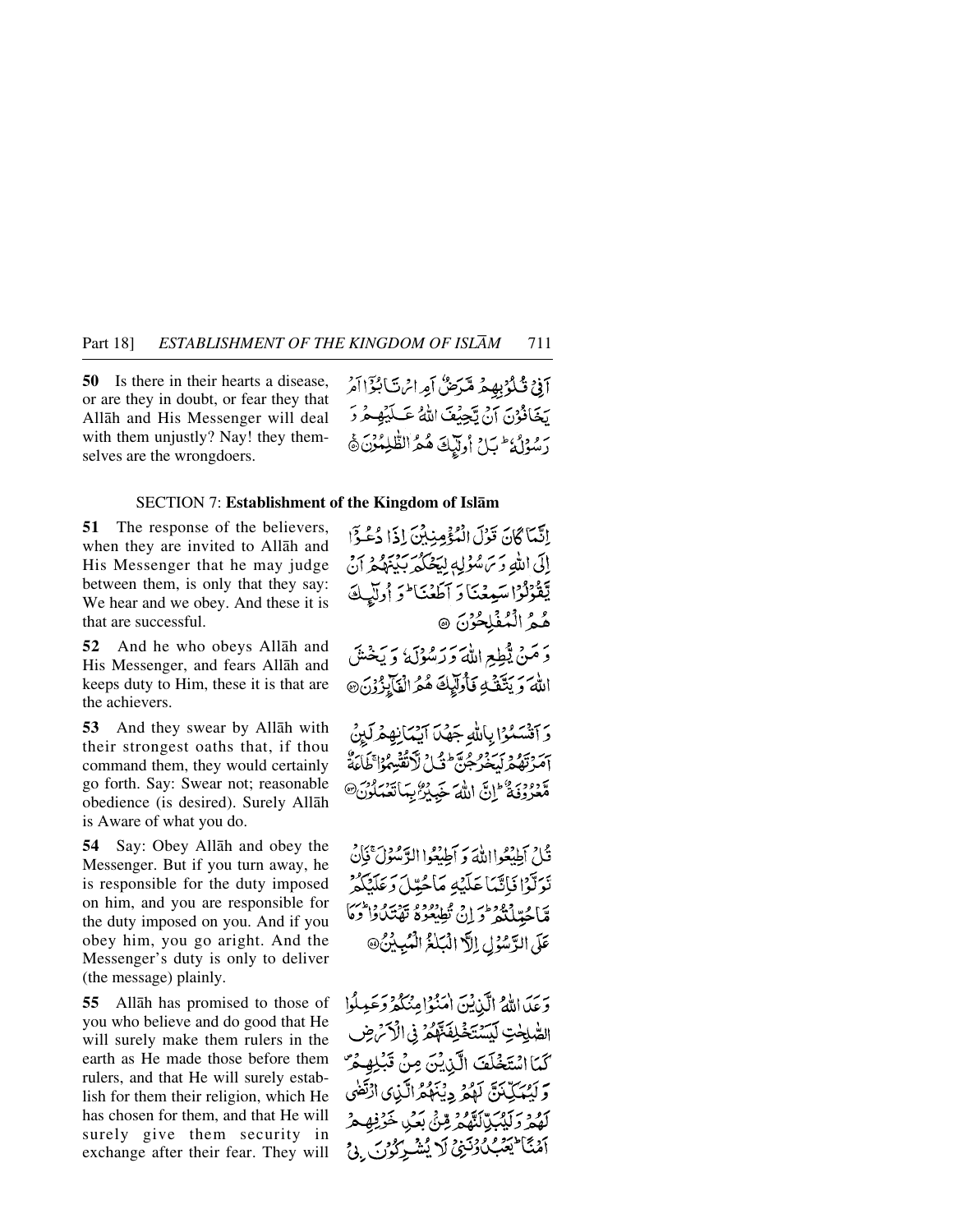serve Me, not associating aught with Me. And whoever is ungrateful after this, they are the transgressors.*<sup>a</sup>*

**56** And keep up prayer and pay the poor-rate and obey the Messenger, so that mercy may be shown to you.

**57** Think not that those who disbelieve will weaken (the Truth) in the earth; and their abode is the Fire. And it is indeed an evil resort!

شَيْئًا وَ مَنْ كَفَرَ بَعْدَا ذٰلِكَ قَاْوَلِّيْكَ هُمُ الْفُسِعْوُنَ ۞ دَ الِيَّبُوا الصَّلْوَةَ دَ الزَّا الزَّكْرِةَ وَ أَطِيعُوا الدَّمْدُولَ لَعَلَّكُمُ تَوْصَدُنَ ۞ لَاتَحْسَبَنَّ الَّزِيْنَ كَفَرُوْا مُعْجِزِيْنَ فِى الْأَنْهِضِ يَحَمَّلْ لِمُكْتُمٌ النَّامُ لَوَ لَبِثْسَ الْمَصِيْرُ ﴾

## SECTION 8: **Respect for Privacy**

**58** O you who believe, let those whom your right hands possess and those of you who have not attained to puberty ask permission of you three times: Before the morning prayer,

يَأَيُّهَا الَّذِيْنَ امَنُوْا لِيَسْتَأْذِنُكُمْ الَّذِينَ مَكَكَتْ أَيْمَانُكُمْ وَالَّذِينَ لَمْ يَبْلُغُوا الْحُلُمَ مِنْكُمْ ثَلْتَ مَرّْتٍ مِنْ قَبْلِ صَلْوةِ الْفَجْرِ رَحِيْنَ تَصَعُوْنَ

Though the promise contained in this verse refers clearly to the establishment of the kingdom of Islåm and to the Muslims being made successors to the Israelites as regards the promised Holy Land, there is also a reference here to the Divine promise to raise reformers among the Muslims as prophets were raised among the Israelites. Such is the clear promise contained in a saying of the Holy Prophet: "Surely Allåh will raise up for this people (i.e., the Muslims) in the beginning of every century one who will revive for it its religion" (A.D. 36:1). The promise given in the verse may therefore refer not only to the temporal successors of the Holy Prophet, but also to his spiritual successors or reformers. The analogy of the Israelites, to which the verse refers, points to the appearance of a Messiah among the Muslims as a Messiah was raised among the Israelites, and it was on this verse that the claim of the late Hadrat Mirzā Ghūlām Ahmad of Qadiān, the founder of the Ahmadiyyah movement, was based. He claimed to be a reformer for the fourteenth century of the Hijrah and the Messiah whose advent among the Muslims was foretold.

<sup>55</sup>*a.* This verse not only prophesies the establishment of the kingdom of Islåm, but also its permanence, so that successors will be raised to the Holy Prophet and the Muslims made a ruling nation on earth. By *those before them* are meant in particular *the followers of Moses* (Bd). Islåm at the time of the revelation of these verses was still surrounded by enemies on all sides; there was still fear for the believers, as the verse clearly shows, and idol-worship still had the upper hand in Arabia. The triumph of Islåm, which is prophesied in the parable of the *Divine Light* first, and the gradual advent of which is referred to afterwards, is here predicted in the clearest and most emphatic terms: the believers will be made rulers in the earth; their religion will be firmly established; security will be given to them in place of fear; Divine Unity will rule supreme. All these favours will be bestowed upon the Muslims, for which they should be thankful; but, if they are ungrateful after that, they shall be dealt with as transgressors. *Kafara* means *he disbelieved* as well as *he was ungrateful*, and the latter significance suits the context here. Even if *kufr* is taken as meaning *disbelief* here, it would mean a denial in practice, or disobedience to Divine commandments.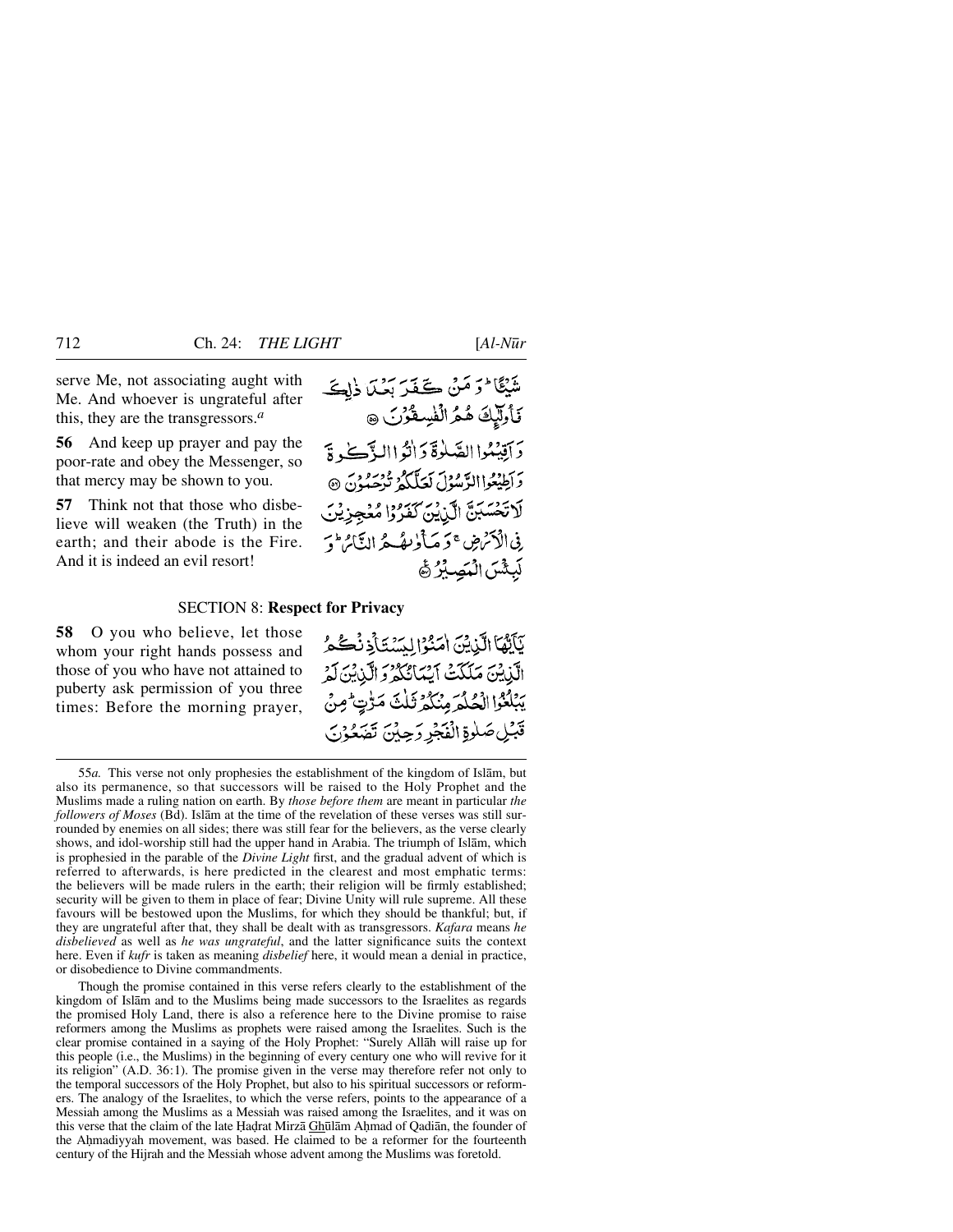and when you put off your clothes for the heat of noon, and after the prayer of night. These are three times of privacy for you; besides these it is no sin for you nor for them — some of you go round about (waiting) upon others. Thus does Allåh make clear to you the messages. And Allåh is Knowing, Wise.*<sup>a</sup>*

**59** And when the children among you attain to puberty, let them seek permission as those before them sought permission. Thus does Allåh make clear to you His messages. And Allåh is Knowing, Wise.

**60** And (as for) women past childbearing,*<sup>a</sup>* who hope not for marriage, it is no sin for them if they put off their clothes without displaying their adornment. And if they are modest, it is better for them. And Allåh is Hearing, Knowing.

**61** There is no blame on the blind man, nor any blame on the lame, nor blame on the sick,<sup>*a*</sup> nor on yourselves that you eat in your own houses, or your fathers' houses, or your mothers' houses, or your brothers' houses, or

تِيَابَكُمْ قِنَ الظَّهِبْرَةِ وَ مِنَّ بَعْيَاصَلُوةِ الْعِشَاءِ ۗ تَلْتُ عَوۡرٰتِ لَّكُمۡ ۚ ۖ وَلَٰٓ لَمَٰنَ عَلَيْكُمْ وَلَاعَلَيْهِمْ جُنَاءٌ بَعْيَاهُ طَوْفُوْنَ عَلَيْكُمْ بَعْضُكُمْ عَلَى بَعْضٍ ۖ كَنْ لِكَ يُبَيِّنُ اللَّهُ لَكُمُ الْأَيْتِ ۖ وَ اللَّهُ عَبِيْدُهُ جَڪِنِمُ هُ وَإِذَا بَلَغَ الْأَطْفَالُ مِنْكُمُ الْحُلُوَ فَلَيْسَتَأْذِنُوْا كَمَا اسْتَأْذَنَ الَّذِبَ مِنْ قَبْلِهِمْ كَلَالِكَ يُبَيِّنَ اللَّهُ لَكُمُ إِنِّهِمْ دَاللَّهُ عَلَيْهُ حَڪِيْهُرُ۞ والقواعِدُ مِنَ النِّسَاءِالَّذِي لا بِدَعِن نِكَاجًا فَلَيْسَ عَلَيْهِنَّ جُنَاءٌ إِنَّ يَتَهَعْنَ شِيَابَهُنَّ غَيْرَ مُتَبَرِّجْتٍ بِزِيْنَةٍ ۖ وَ يَّة يَدْوِيْرِ مِنْ مَعَيْنِ الْمَسْتَخْلِقَ اللَّهُ سَمِيعُ عَلِيْهِمْ ١ لَدْيَ عَلَى الْآخَلُنِي حَدَبَةُ وَلَا عَلَى الْآغَدَ بِهِ حَرَجٌ وَّ لَا عَلَى الْمَدِيْضِ حَدَجٌ وَّلَا عَلَى آنفُسِكُمْ أَنْ يَأْكُلُوْا مِنْ بُيُوْتِكُمْ أَدْ بِيُوتِ الْكَيْݣُولُوبُيُوتِ الْقَهْتِكُمْ أَوْ

<sup>58</sup>*a.* Rules relating to personal and family privacy are of the utmost importance in the betterment of social relations, and their non-observance leads to all kinds of false reports, which scandal-mongers are always ready to lay hold upon, thereby creating dissensions in society.

<sup>60</sup>*a. Qå'id* (plural *qawå'id*) signifies a *woman who has ceased to bear children and to have the menstrual discharge* (LL). The reference in putting off *clothes* is to the overgarment spoken of in 33:59.

<sup>61</sup>*a.* The Arabs had their scruples in eating with the blind, etc., in which respect they were like the Jews and some other people. The Hindus to this day eat separately. Islåm lays down a middle rule, and allows the individual a great latitude in this respect. A man may eat alone or with others, he may eat with the maimed, etc., or he may eat in the houses of near relations and friends. The latter part of the verse shows that a certain degree of familiarity in the case of near relatives is recommended, so that one can take food with them, even though he may not have been invited specially.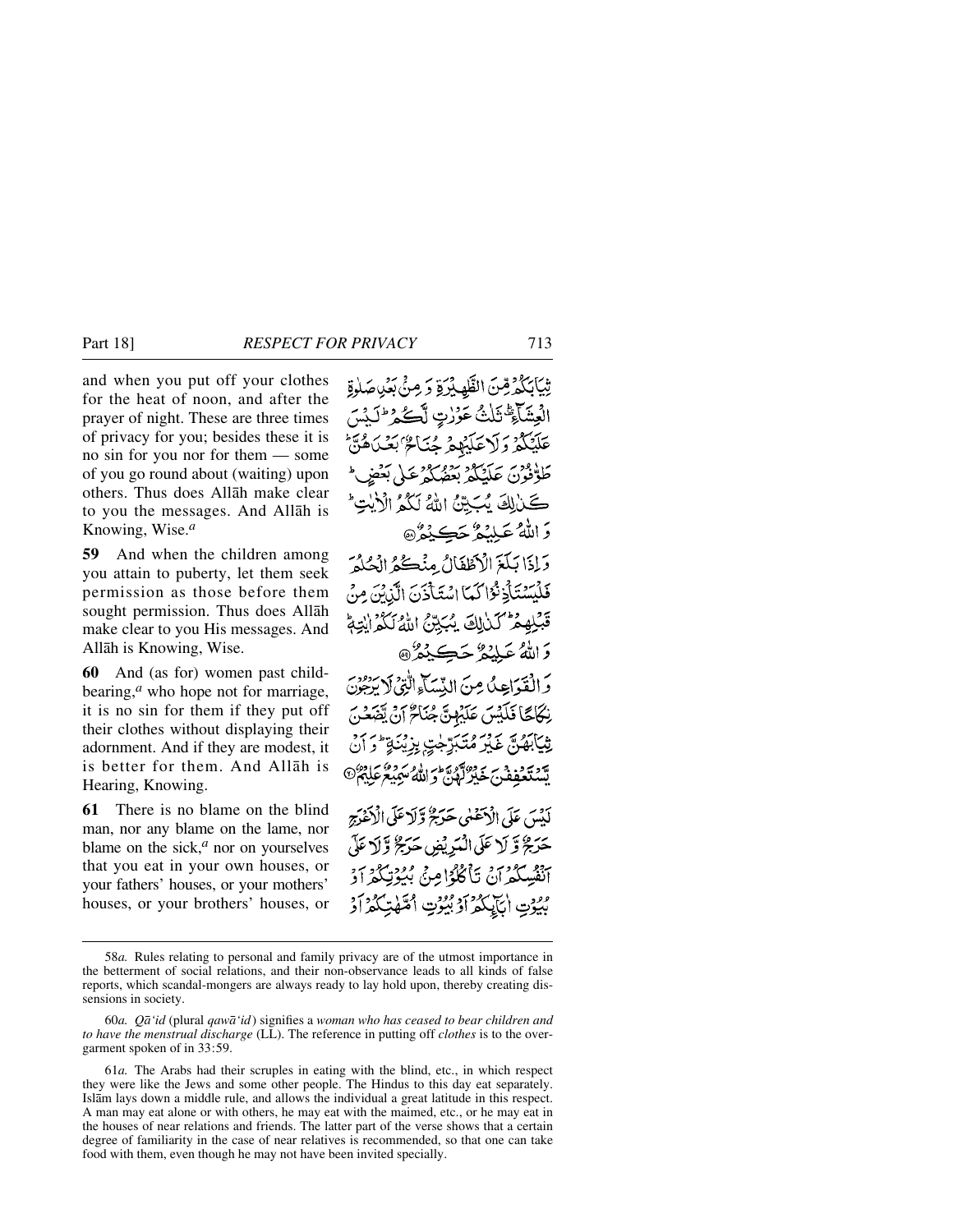your sisters' houses, or your paternal uncles' houses, or your paternal aunts' houses, or your maternal uncles' houses, or your maternal aunts' houses, or (houses) whereof you possess the keys, or your friends' (houses). It is no sin in you that you eat together or separately. So when you enter houses, greet your people with a salutation from Allåh, blessed (and) goodly. Thus does Allåh make clear to you the messages that you may understand.

مقوتِ اخْرَانِكُمْ أَوْ بُيُوتِ أَخْرِتِكُمْ أَدْ مْنُوْتِ آَغْيَاهِكُمْ أَوْبُنُوْتٍ عَبَّلْتِكُمْ أَدْ بْنُوْتِ آخْوَالِكُمْ أَوْبَيُوْتٍ خَلْتِكُمْ أَدْ مَا مَلَكَنُهُمْ قَفَاتِحَهُ أَدْ صَدِيقَ لَكْتُبَ عَلَيْكُمْ حُيَاجٌ أَنْ تَأْكُلُوْاجَيْنَغَا أَوْ أَنْفَتَأَتَّآ ۖ فَأَذَا دَخَلْنُكُمْ بُبُوْتًاْفَدَ عَلَّى أَنْفُسِكُمُ تَجِيَّةً مِّنْ عِثْبِي الله صُبْرَكَةً طَيِّبَةً لَكَنْ لِكَ يُبَيِّنُ اللَّهُ لَكُمُ الْأَيْتِ لَعَلَّكُمْ تَعْقَلُوْنَ ﴾

## SECTION 9: **Matters of State to take Precedence**

**62** Only those are believers who believe in Allåh and His Messenger, and when they are with him on a momentous affair, they go not away until they have asked leave of him. Surely they who ask leave of thee, are they who believe in Allåh and His Messenger; so when they ask leave of thee for some affair of theirs, give leave to whom thou wilt of them, and ask forgiveness for them from Allåh. Surely Allåh is Forgiving, Merciful.

**63** Make not the calling among you of the Messenger as your calling one of another.*<sup>a</sup>* Allåh indeed knows those who steal away from among you, concealing themselves. So let those who go against his order beware, lest a trial

إِنَّمَا الْمُؤْمِنُوْنَ الَّذِيْنَ امَنُوْا بِاللَّهِ وَرَسْوْلِهِ دَادَا كَانُوْا مَعَهُ عَلَى آمُيرِ جَامِعِ لَّهُ بَدْهَبُوْاحَقُّ بَسْتَأْذِدُّوهُ إِنَّ الَّذِيْنَ يَسْتَأْذِنُوْنَكَ أُولَيْكَ الَّذِيْنَ يُؤْمِنُونَ بِاللَّهِ وَرَسُولِهِ ثَلَاًّذَا اسْتَأْذَلُوْكَ لِبَعْضٍ شَأْنِهِمْ ذَأْذَنَّ لِّعَنَّ شِئْتَ مِنْهُمْ دَ الْمَتَغَفَّرْ لَهُمُ اللَّهَ إِنَّ اللَّهَ غَفُورٌ رَّحِيدُهُ ۖ @

لَاتَجْعَلُوْادُعَاءَ الرَّسُولِ بَيْنَكُمُّ كَدُعَاءِ بَعَضِكُمُ بَعَضًا ۖ فَيَ يَعْلَمُ اللَّهُ الَّذِينَ يَتَسَلَّلُوُنَ مِنْكُمْ لِرَادًّا ۚ فَلْيَحۡذَرِ الَّذِينَ يْحَالِفُونَ عَنْ آمْرِيمَ آنْ تَصِيْبِهِمْ فِتْنَةٌ

<sup>63</sup>*a.* It does not mean how the Prophet is to be addressed, but in what manner his call is to be responded to. The context makes it clear. The previous verse states that none is to leave without the Prophet's permission, when they are gathered together for some important affair requiring their presence, and the words that follow this passage are to the same effect. What is stated here is that the Prophet's call to the believers is to be respected, and not to be treated as their calling one of another; because the Prophet's call relates to some important affair affecting the welfare of the community, while their mutual calling one of another relates to their own private affairs.